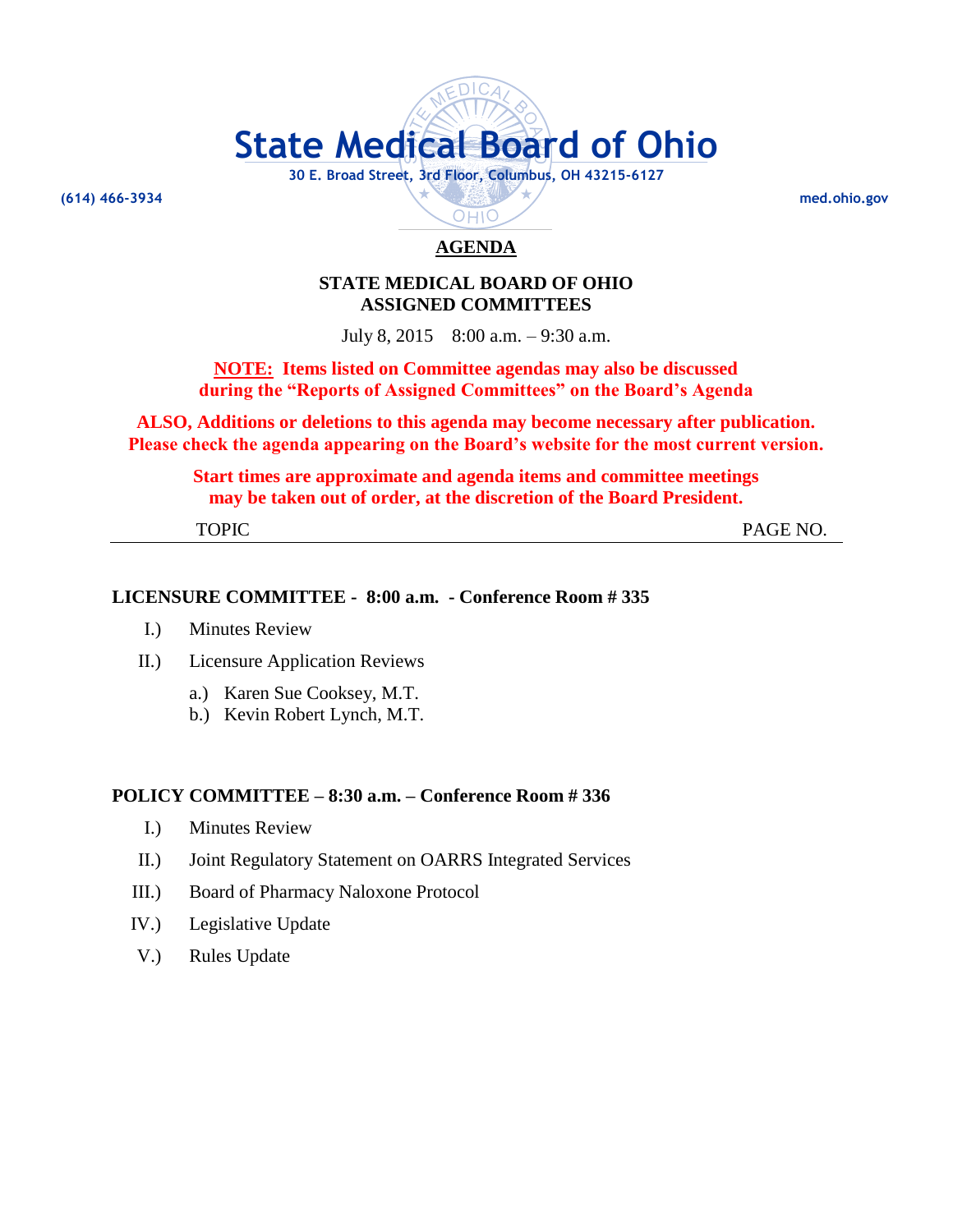# **FINANCE COMMITTEE – 9:00 a.m. – Conference Room 318**

- I.) Minutes Review
- II.) Officer or Staff Reports
	- a.) Medical Board Fiscal Update
	- b.) Other Reports
- III.) Existing Medical Board Fiscal Matters
- IV.) New Medical Board Fiscal Matters
- V.) Action Item Review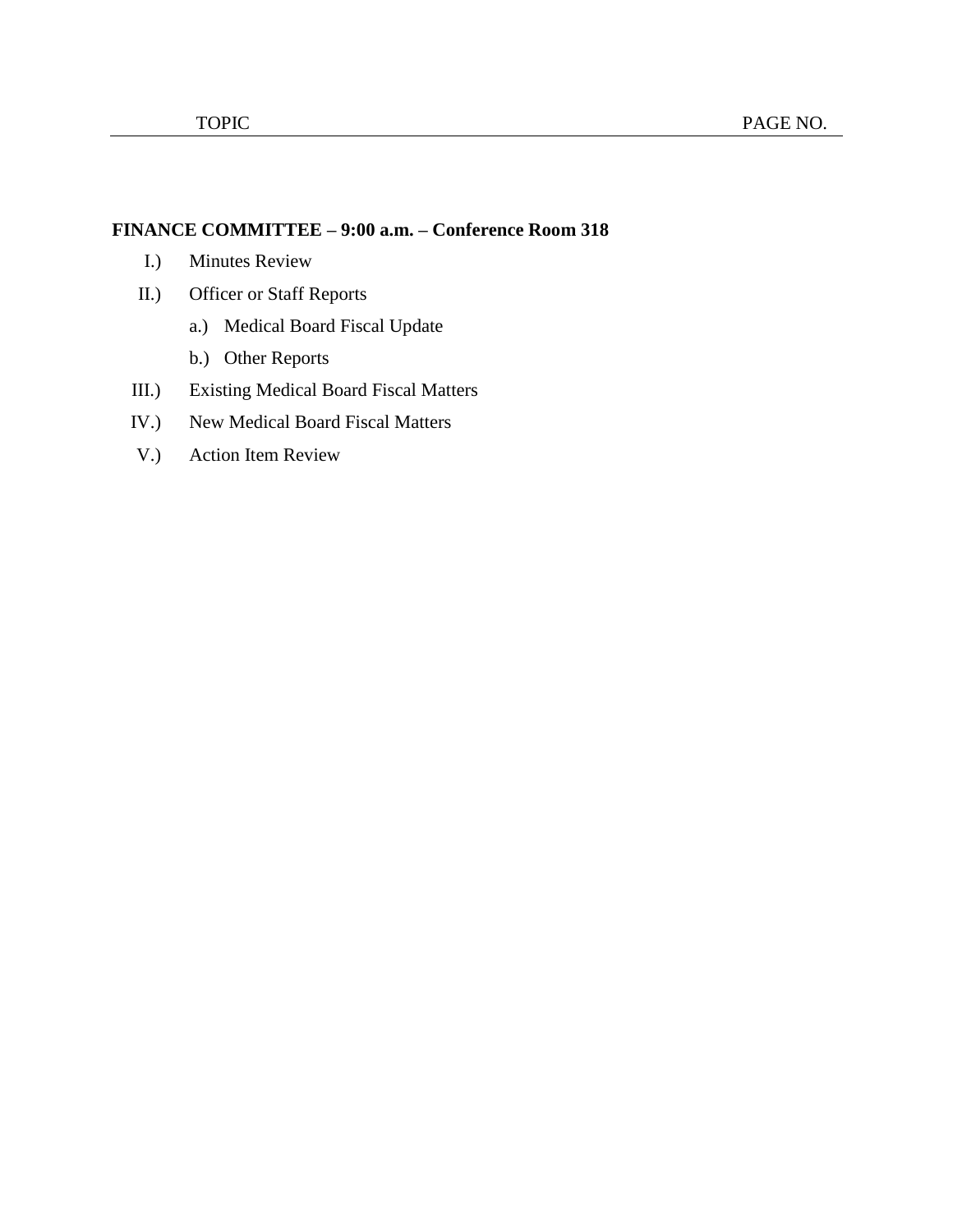

# **AGENDA**

OHIO

James A. Rhodes State Office Tower 30 E. Broad St., Columbus, OH 43215, 3 rd Floor July 8, 2015 - 9:45 a.m.

**NOTE: Additions to this agenda may become necessary. Please check the agenda appearing on the Board's website for the most current version.**

**Agenda items may be discussed out of order, at the discretion of the Board President.**

| <b>TOPIC</b><br>1 VI 10 | PAGFMO<br>$-\Delta$ .<br>11100110. |
|-------------------------|------------------------------------|
|                         |                                    |

- I. ROLL CALL
- II. MINUTES REVIEW

June 10, 2015 Board Meeting

# III. APPLICANTS FOR LICENSURE

# IV. REPORTS AND RECOMMENDATIONS

- a.) Syed Jawed Akhtar-Zaidi, M.D. (Solon, OH)
- b.) Andrew John Beistel, D.O. (Canfield, OH)
- c.) Stranton Browning, Jr. (Union, OH)
- d.) John E. Ratliff, D.O. (Blacklick, OH)
- e.) Florencia A. Riel-Guzman, M.D. (Cincinnati, OH)
- f.) Sergei Shushunov, M.D. (Buffalo Grove, IL)

# V. PROPOSED FINDINGS AND PROPOSED ORDERS

a.) Amanda Elizabeth Allen, M.T. (Bedford Heights, OH)

#### VI. FINDINGS, ORDERS, AND JOURNAL ENTRIES

- a.) Hilary Estella Godfrey, M.T. (Andover, OH)
- b.) Laura Rachel McGuinness May, M.T. (Brunswick Hills, OH)

# VII. EXECUTIVE SESSION

# VIII. RATIFICATION OF SETTLEMENT AGREEMENTS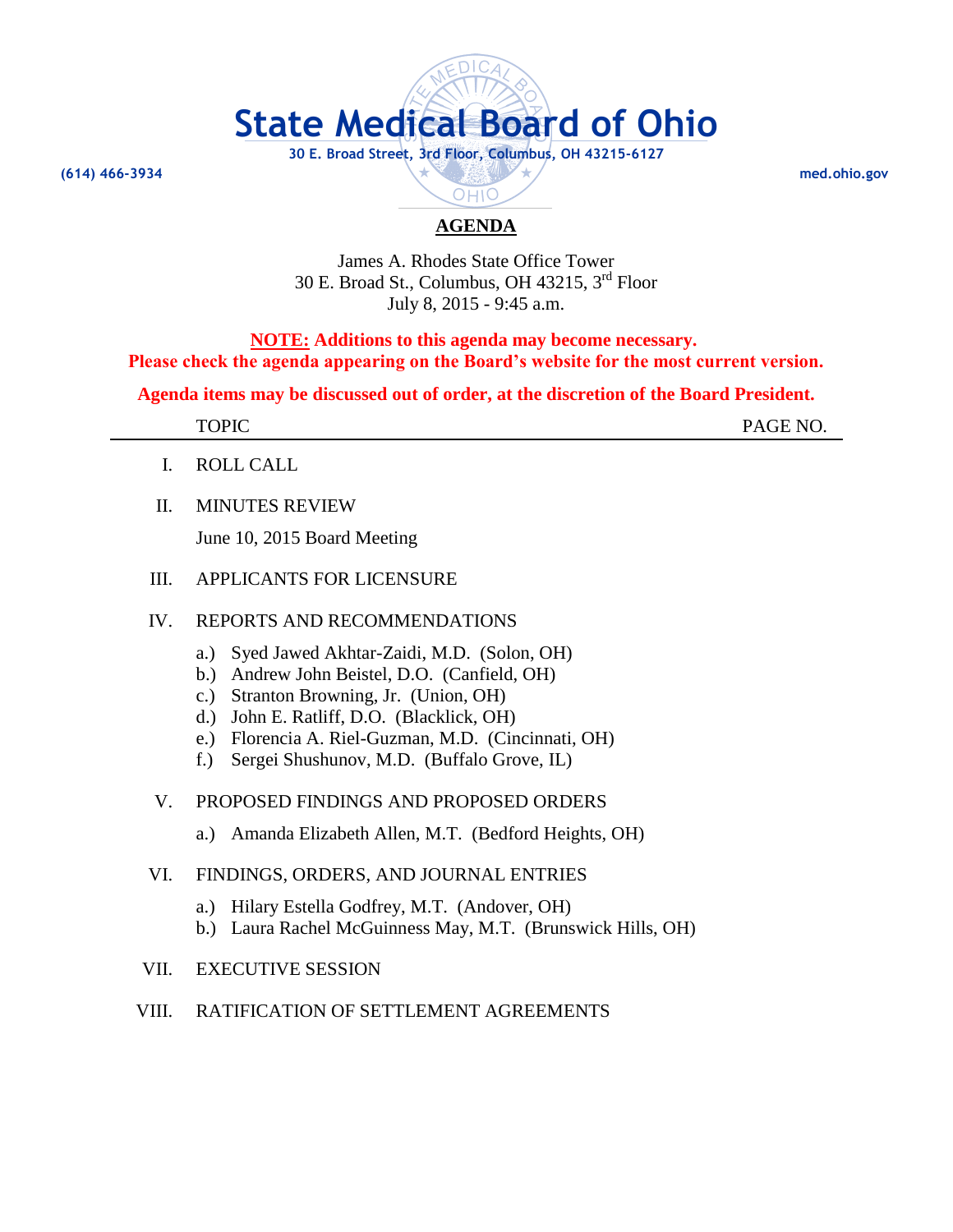# **BOARD AGENDA**

July 8, 2015 9:45 a.m. (Continued)

TOPIC PAGE NO.

- IX. NOTICES OF OPPORTUNITY FOR HEARING, ORDERS OF SUMMARY SUSPENSION, ORDERS OF IMMEDIATE SUSPENSION, AND ORDERS OF AUTOMATIC SUSPENSION
- X. RULES & POLICIES (none)
- XI. OPERATIONS REPORT
- XII. REPORTS BY ASSIGNED COMMITTEES

#### **Finance Committee Report**

- a.) Officer or Staff Reports
	- i. Medical Board Fiscal Update
	- ii. Other Reports
- b.) Existing Medical Board Fiscal Matters
- c.) New Medical Board Fiscal Matters
- d.) Action Item Review

# **Policy Committee Report**

- a.) Joint Regulatory Statement on OARRS Integrated Services
- b.) Board of Pharmacy Naloxone Protocol
- c.) Legislative Update
- d.) Rules Update

#### **Licensure Committee Report**

- a.) Licensure Application Reviews
	- i. Karen Sue Cooksey, M.T.
	- ii. Kevin Robert Lynch, M.T.

# **Compliance Committee Report**

- a.) Treatment Provider Application Reviews
	- i. Oakview Behavioral Health
	- ii. Santé Center for Healing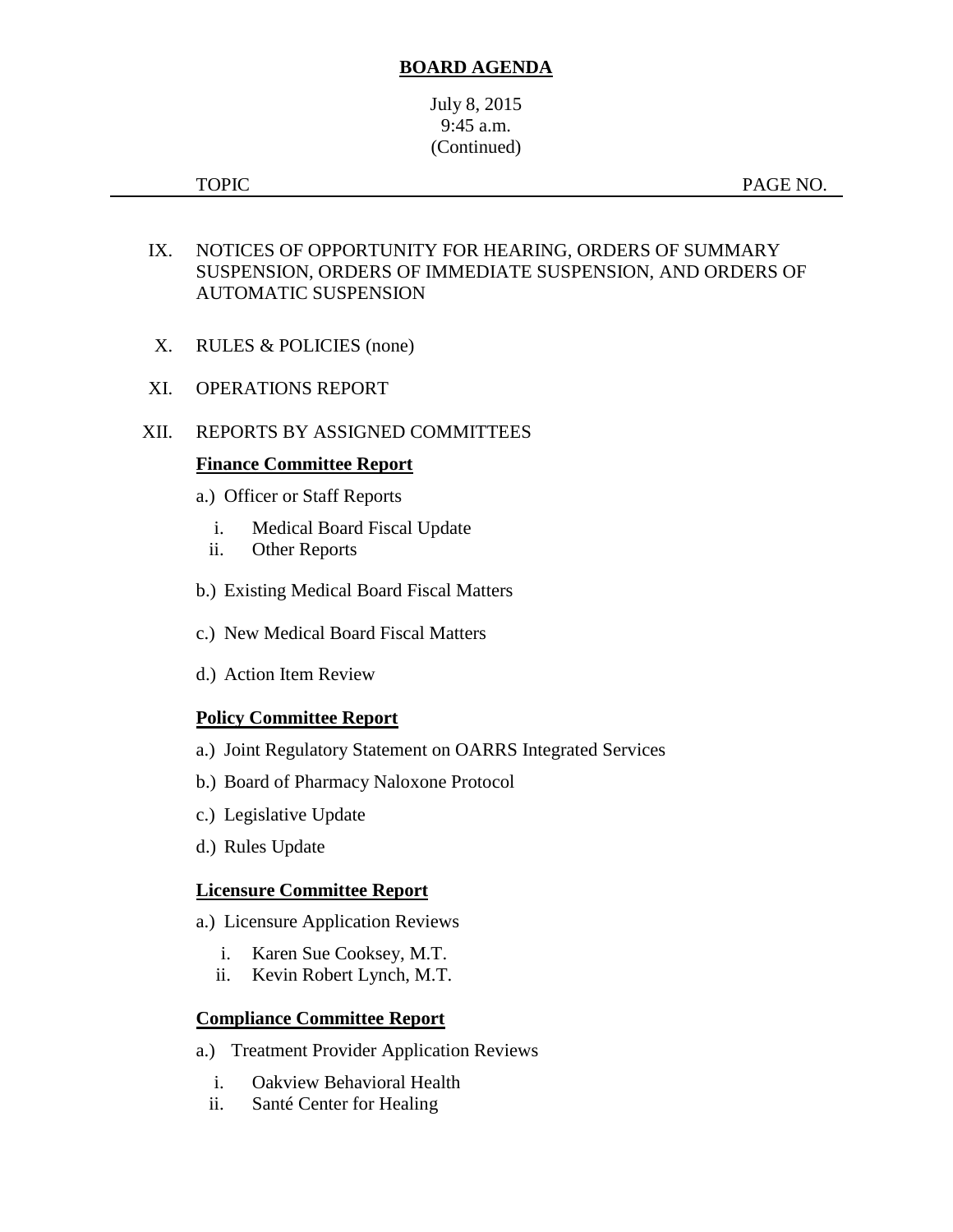#### **BOARD AGENDA**

# July 8, 2015 9:45 a.m. (Continued)

#### XIII. PROBATIONARY REQUESTS (\* recommendation differs from request)

- a.) Valentino J. Bianco, III, D.O. (Pittsburgh, PA)
- b.) \*Franklin D. Demint, D.O. (Kingston, OH)
- c.) Bradley E. Dickson, M.D. (Grove City, OH)
- d.) David Jay Fishman, M.D. (Willoughby Hills, OH)
- e.) Deborah Lynne Frankowski, M.D. (Montgomery, OH)
- f.) Wesley F. Hard, M.D. (Columbus, OH)
- g.) Matthew R. Harris, D.O. (Columbus, OH)
- h.) Aimee Lynn Hawley, M.D. (Findlay, OH)
- i.) David Miller Heydt, M.D. (Edgewater, MD)
- j.) David M. Hughes, D.O. (Defiance, OH)
- k.) Zafar Iqbal, M.D. (Prince George, BC)
- l.) Andrew Russell Kaufman, M.D. (Fayetteville, NY)
- m.) I. Praveen Kumar, M.D. (Hudson, OH)
- n.) Adam C. Maier, D.O. (Columbus, OH)
- o.) Bruce J. Merkin, M.D. (Copley, OH)
- p.) Siva Rao Murthy, M.D. (Westlake, OH)
- q.) Pooranand Palaparty, M.D. (North Olmsted, OH)
- r.) Michael J. Palma, M.D. (Parma, OH)
- s.) Shannon Lee Swanson, D.O.

#### XIV. REINSTATEMENT REQUESTS

- a.) Kyle F. Mills, M.D.
- b.) Raphael N. Ngengwe, M.D.

#### XV. FINAL PROBATIONARY APPEARANCES

Lynne A. Eaton, M.D. (Delaware, OH)

Dr. Eaton is appearing before the Board pursuant to her request for release from the terms of her March 10, 2010 Consent Agreement.

#### Joseph Brian Kaiser, M.T. (Glenmont, OH)

Mr. Kaiser is appearing before the Board pursuant to his request for release from the terms of his May 8, 2013 Consent Agreement.

#### Wendy A. Millis, M.D. (Clyde, OH)

Dr. Millis is appearing before the Board pursuant to her request for release from the terms of her June 12, 2013 Consent Agreement.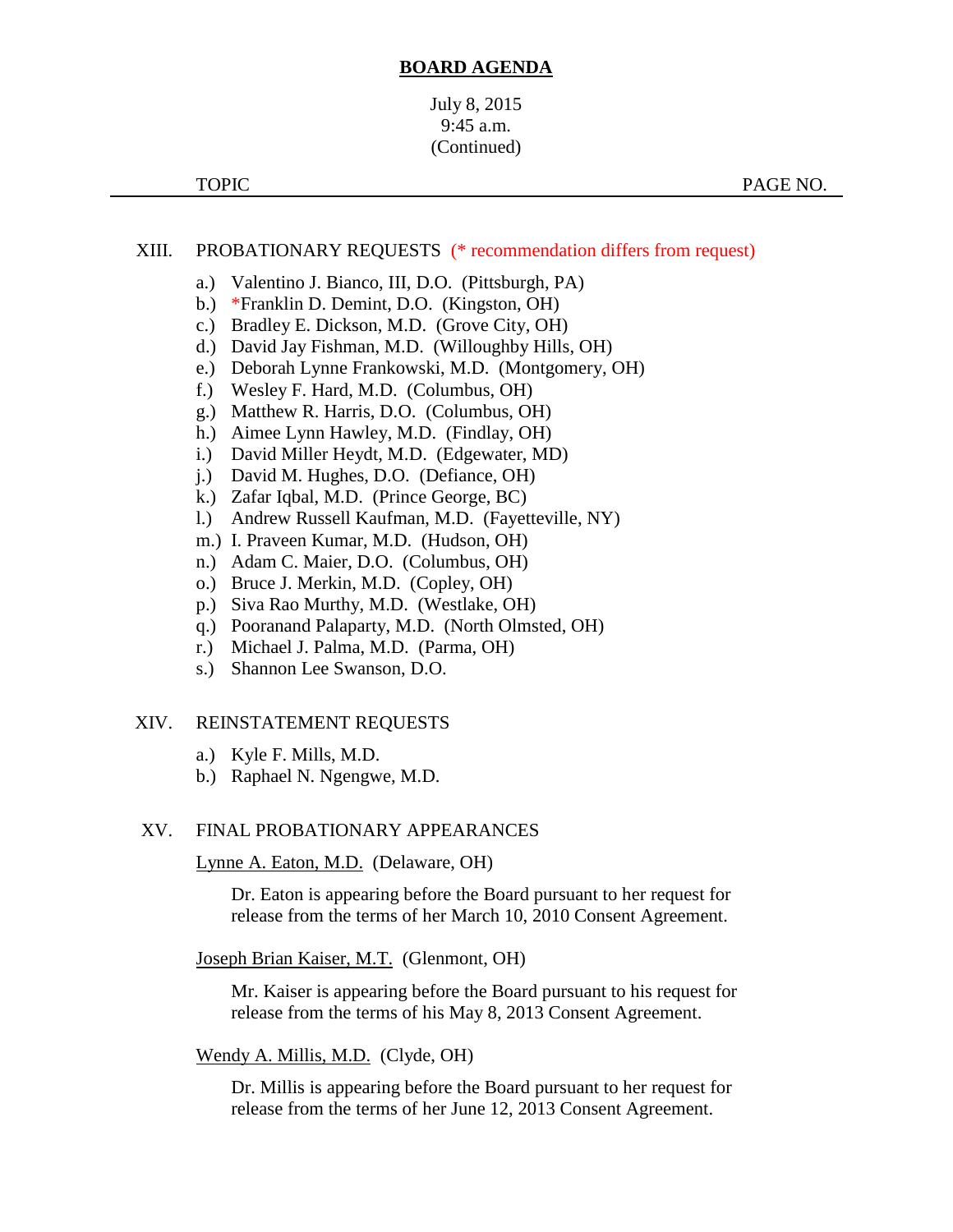# **BOARD AGENDA**

July 8, 2015 9:45 a.m. (Continued)

TOPIC PAGE NO.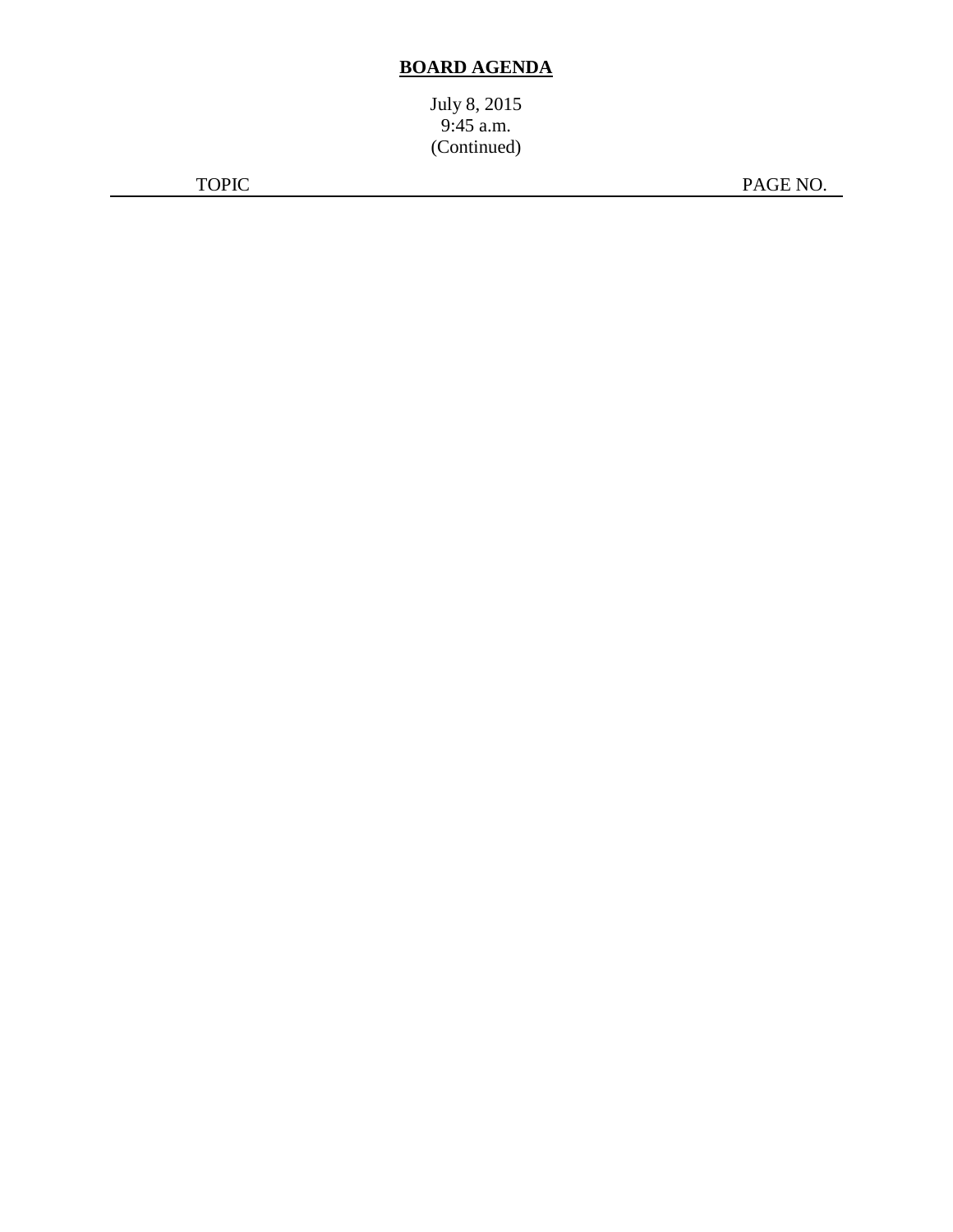

# **AGENDA**

#### **STATE MEDICAL BOARD OF OHIO COMPLIANCE COMMITTEE**

July 8, 2015 Approximately 3:00 p.m. 30 E. Broad St., Columbus, OH 43215, 3 rd Floor

**NOTE: Additions to this agenda may become necessary. Please check the agenda appearing on the Board's website for the most current version.**

TOPIC PAGE NO.

#### I. INITIAL PROBATIONARY APPEARANCES

Jennifer C. Campbell, M.D. (Bay Village, OH)

Dr. Campbell is making her initial appearance before the Committee pursuant to the terms of her May 13, 2015 Consent Agreement.

David Miller Heydt, M.D. (Edgewater, MD)

Dr. Heydt is making his initial appearance before the Committee pursuant to the terms of his April 8, 2015 Consent Agreement.

Thomas D. Kramer, Jr., M.D. (Rocky River, OH)

Dr. Kramer is making his initial appearance before the Committee pursuant to the terms of the Board's Order of April 8, 2015.

#### John W. Tedrow, P.A. (Crooksville, OH)

Mr. Tedrow is making his initial appearance before the Committee pursuant to the terms of his April 8, 2015 Consent Agreement.

Mark Aaron Weiner, D.O. (West Bloomfield, MI)

Dr. Weiner is making his initial appearance before the Committee pursuant to the terms of the Board's Order of October 8, 2014.